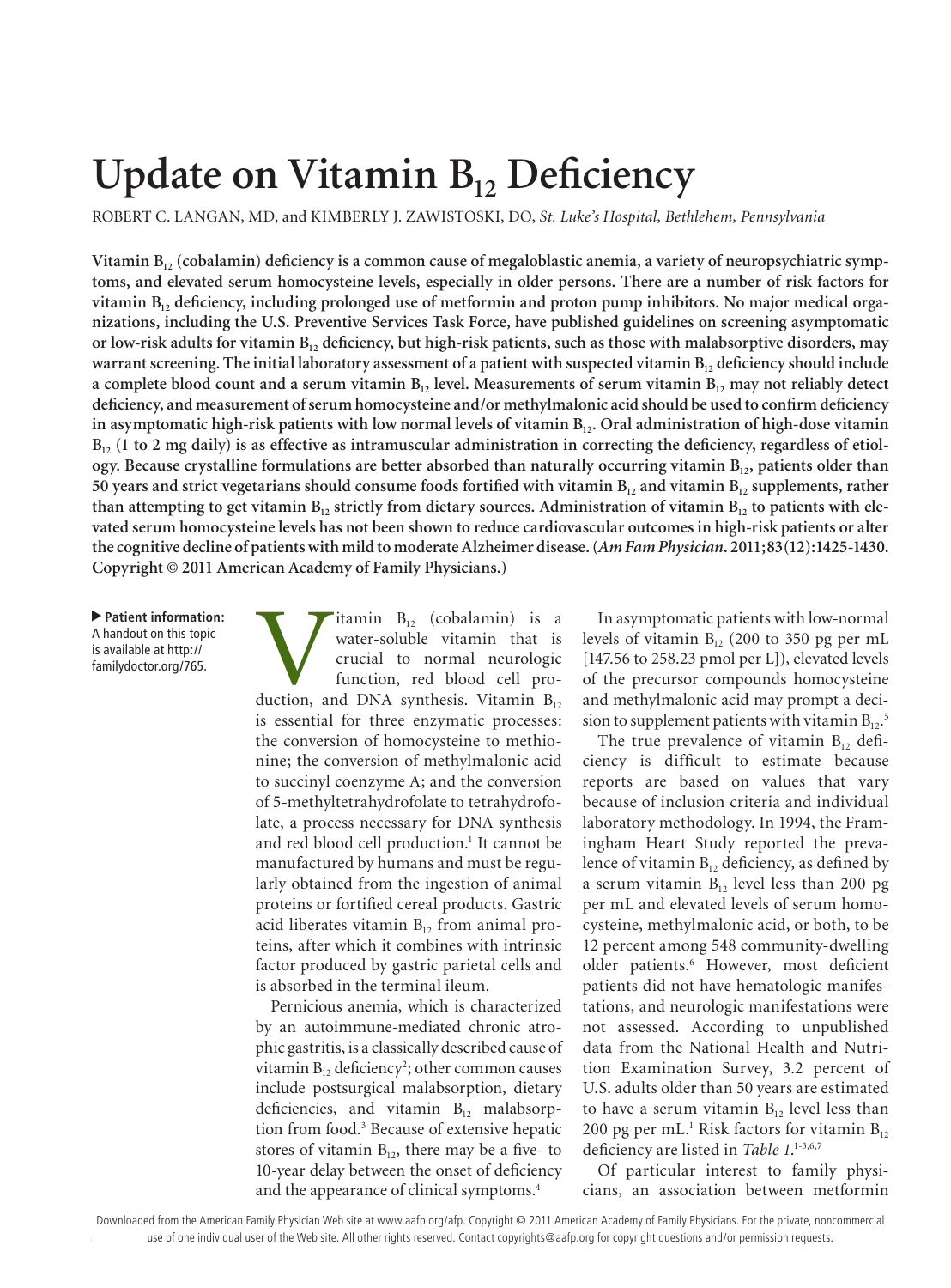| Clinical recommendation                                                                                                                                                                                                                     | Evidence<br>rating | References |
|---------------------------------------------------------------------------------------------------------------------------------------------------------------------------------------------------------------------------------------------|--------------------|------------|
| Because it is as effective as intramuscular vitamin $B_{12}$ injections, high-<br>dose oral vitamin $B_{12}$ might be a reasonable choice for replacement in<br>many patients with vitamin $B_{12}$ deficiency, regardless of the etiology. | B                  | 20         |
| Vitamin $B_{12}$ supplementation to reduce elevated serum homocysteine<br>levels in patients with mild to moderate Alzheimer disease should not<br>be given because it does not alter the rate of cognitive decline.                        | B                  | 26         |
| Vitamin $B_{12}$ supplementation to reduce levels of serum homocysteine<br>in high-risk patients is not recommended because it does not reduce<br>cardiovascular mortality.                                                                 | Α                  | 28-31      |

(Glucophage) use and vitamin  $B_{12}$  deficiency has been observed. A multicenter trial of 390 patients with diabetes mellitus receiving insulin therapy who were randomized to receive metformin, 850 mg three times

# **Table 1. Risk Factors for Vitamin B<sub>12</sub> Deficiency**

#### **Decreased ileal absorption**

Crohn disease Ileal resection Tapeworm infestation

#### **Decreased intrinsic factor**

Atrophic gastritis Pernicious anemia

Postgastrectomy syndrome (includes Roux-en-Y gastric bypass)

#### **Genetic**

Transcobalamin II deficiency

#### **Inadequate intake**

Alcohol abuse

- Older persons
- Vegetarians (includes exclusively breastfed children of vegetarian mothers)

## **Prolonged medication use**

Histamine H<sub>2</sub> blockers Metformin (Glucophage) Proton pump inhibitors

*Information from references 1 through 3, 6, and 7.*

daily, or placebo assessed the risk of vitamin  $B_{12}$  deficiency and low vitamin  $B_{12}$  levels over four years.7 Compared with placebo, patients taking metformin had an increased risk of vitamin  $B_{12}$  deficiency (number needed to harm  $= 14$  per 4.3 years) and low vitamin  $B_{12}$  levels (number needed to harm = 9 per 4.3 years). The effect increased with the duration of therapy. Although it is not known if prophylactic vitamin  $B_{12}$  supplementation prevents deficiency, it seems prudent to monitor vitamin  $B_{12}$  levels periodically in patients taking metformin.

## **Manifestations**

Clinical manifestations of vitamin  $B_{12}$  deficiency are listed in *Table 2*. 1,2

Although the classic hematologic expression of vitamin  $B_{12}$  deficiency is a megaloblastic macrocytic anemia characterized by an elevated mean corpuscular volume and mean corpuscular hemoglobin, and a peripheral smear containing macroovalocytes and hypersegmented neutrophils, up to 28 percent of affected patients may have a normal hemoglobin level, and up to 17 percent may have a normal mean corpuscular volume.8 Although folate deficiency may also produce a megaloblastic anemia, it is less common in the United States because of required folate fortification of enriched grain and cereal products.9 Clinical manifestations of megaloblastic anemia include pallor,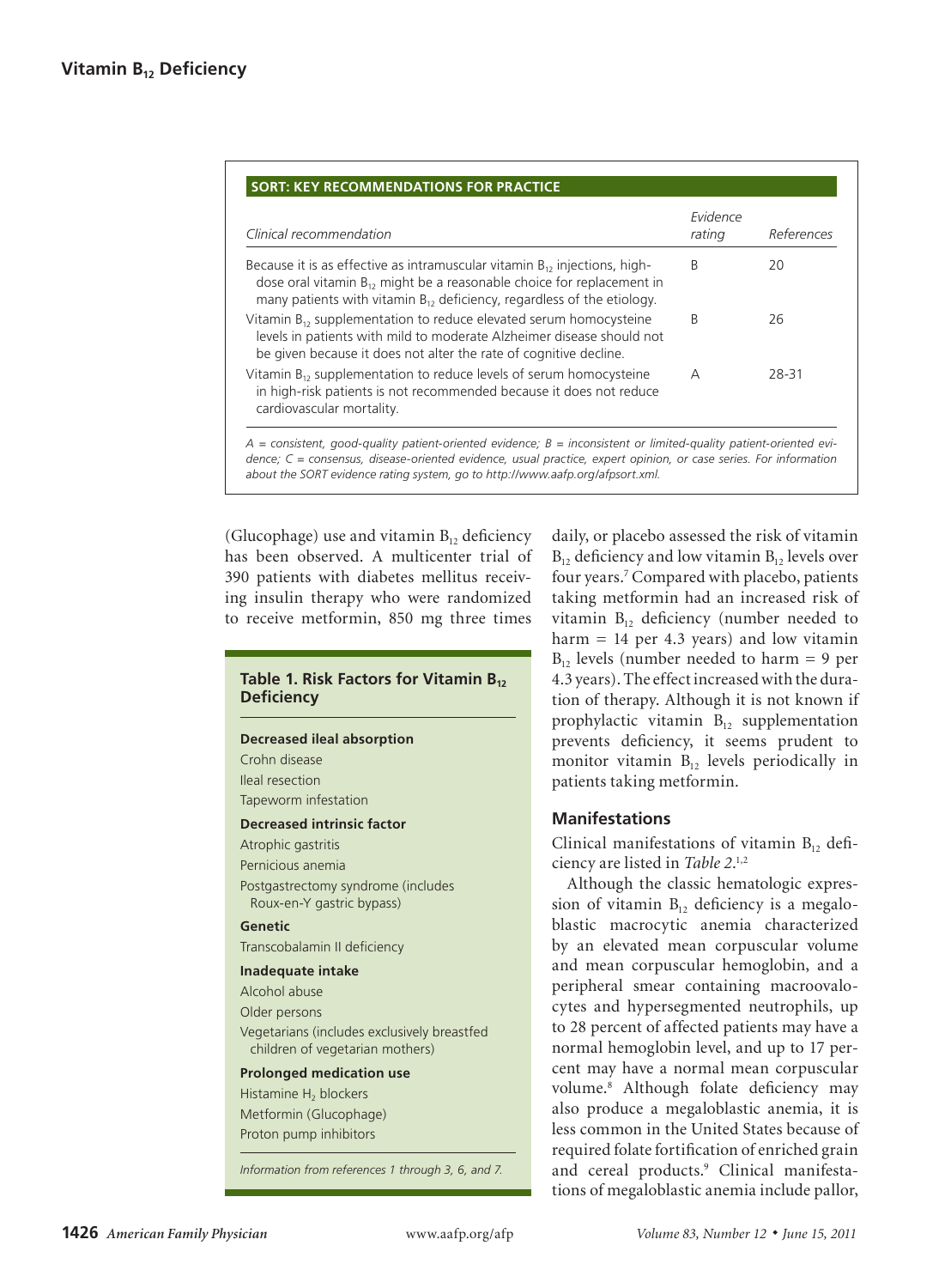tachycardia, weakness, fatigue, and palpitations. The evaluation and management of macrocytosis has been recently reviewed in *American Family Physician* (http://www. aafp.org/afp/2009/0201/p203.html).

Unlike hematologic manifestations, the specific mechanism by which vitamin  $B_{12}$ deficiency affects the neurologic system is unknown. Common neurologic manifestations include paresthesias, weakness, gait abnormalities, and cognitive or behavioral changes.

Vitamin  $B_{12}$  crosses the placenta and is present in breast milk. Pregnant women with low or marginal levels of vitamin  $B_{12}$  are at increased risk of having children with neural tube defects.10 Exclusively breastfed children of mothers with vitamin  $B_{12}$  deficiency are at increased risk of failure to thrive, hypotonia, ataxia, developmental delays, anemia, and general weakness.11 Women at high risk of or with known vitamin  $B_{12}$  deficiency should supplement with vitamin  $B_{12}$  while pregnant or breastfeeding.12,13

## **Screening and Laboratory Assessment**

Currently, the U.S. Preventive Services Task Force does not have published guidelines on screening asymptomatic adults for vitamin  $B_{12}$  deficiency.<sup>14</sup> Other major medical organizations do not have any recommendations for screening low-risk patients. Family physicians should consider screening patients who have any risk factors listed in *Table 1*. 1-3,6,7

The initial laboratory assessment of a patient with suspected vitamin  $B_{12}$  deficiency should include a complete blood count and a serum vitamin  $B_{12}$  level. Several coexisting conditions may falsely lower serum  $B_{12}$  levels, including oral contraceptive use, multiple myeloma, pregnancy, and folate deficiency.<sup>15</sup> In contrast, falsely normal levels may be seen in patients with liver disease, myeloproliferative disorders, or renal disease.15 Although many research studies and clinical laboratories define vitamin  $B_{12}$  deficiency at a level of less than 150 pg per mL (110.67 pmol per L), or in some cases 200 pg per mL, patients with values above these levels may be symptomatic and benefit from treatment.<sup>1</sup> Vitamin  $\mathrm{B_{12}}$ levels greater than 350 pg per mL seem to be

# **Table 2. Clinical Manifestations of Vitamin B12 Deficiency**

# **Cutaneous** Hyperpigmentation Vitiligo **Gastrointestinal** Glossitis Jaundice **Hematologic** Anemia (macrocytic, megaloblastic) Thrombocytopenia **Neuropsychiatric** Cognitive impairment Gait abnormalities Irritability Peripheral neuropathy Weakness

*Information from references 1 and 2.*

protective against symptoms of vitamin  $B_{12}$ deficiency.<sup>15,16</sup>

In patients with clinical symptoms of vitamin  $B_{12}$  deficiency and low levels of serum vitamin  $B_{12}$ , no further confirmatory testing is generally needed before treatment is initiated. Verification with serum methylmalonic acid and/or serum homocysteine level may

be necessary in asymptomatic patients with high-risk conditions, symptomatic patients with low-normal levels of vitamin  $B_{12}$  (200 to 350 pg per mL), or symptomatic patients in whom vitamin  $B_{12}$  deficiency

**Prolonged use of metformin appears to increase the risk of vitamin B<sub>12</sub> deficiency.**

is unlikely but must be excluded. Elevated levels of serum homocysteine and methylmalonic acid have been shown to be highly sensitive markers for vitamin  $B_{12}$  deficiency. Testing is widely available,<sup>5,8</sup> but expensive, and multiple conditions may falsely elevate serum homocysteine and methylmalonic acid levels *(Table 3)*. 15 Because serum methylmalonic acid level is as sensitive as, but more specific than, serum homocysteine level for vitamin  $B_{12}$  deficiency, it is the confirmatory test of choice.<sup>8,15</sup> Serum holotranscobalamin level, which is reduced in vitamin  $B_{12}$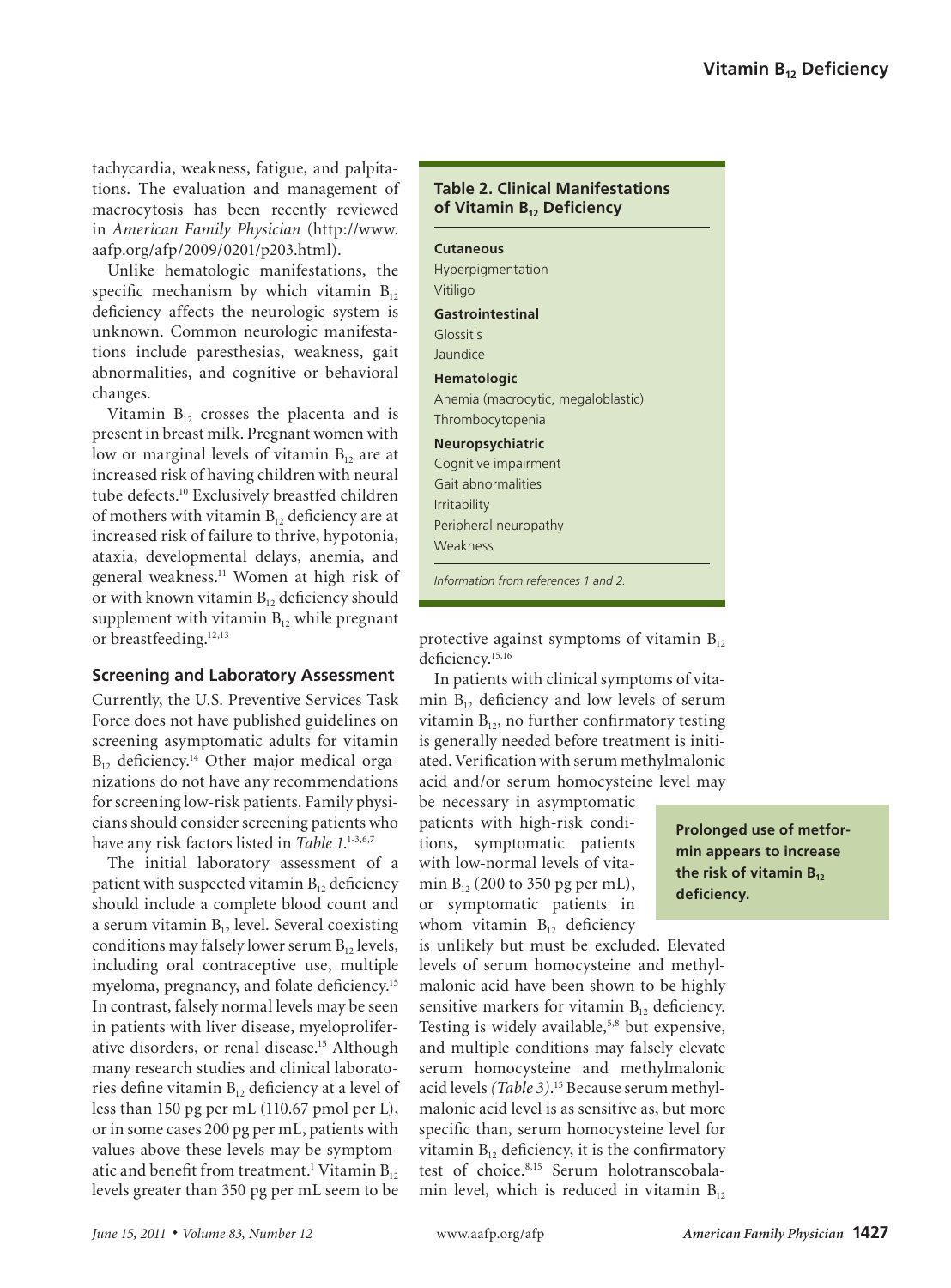## **Table 3. Causes of Falsely Elevated Serum Homocysteine and Methylmalonic Acid Levels**

# **Homocysteine**

Familial hyperhomocysteinemia Folate deficiency Levodopa therapy Renal insufficiency **Methylmalonic acid** Renal insufficiency Volume depletion

*Information from reference 15.*

deficiency, compared favorably with homocysteine and methylmalonic acid levels as a confirmatory test in one study, but further trials are needed before its widespread use for this purpose can be recommended.<sup>17</sup>

Pernicious anemia should be suspected in patients without an obvious cause of malabsorption or who have a coexisting autoimmune disorder, such as vitiligo or thyroiditis. The Schilling test, which was previously used to diagnose pernicious anemia, is no longer available in the United States, and testing for elevated levels of anti-intrinsic factor antibodies and elevated serum gastrin or pepsinogen is recommended.18 Because of the association between pernicious anemia and a higher incidence of gastric cancer and carcinoids, it is important to pursue a diagnosis and, if confirmed, recommend endoscopy.19

## **Treatment**

Treatment of clinical vitamin  $B_{12}$  deficiency has traditionally been accomplished by intramuscular injection of crystalline vitamin  $B_{12}$ at a dosage of 1 mg weekly for eight weeks, followed by 1 mg monthly for life.<sup>1,2</sup> In a 2005 Cochrane review, patients who received high dosages of oral vitamin  $B_{12}$  (1 to 2 mg daily) for 90 to 120 days had an improvement in serum vitamin  $B_{12}$  similar to patients who received intramuscular injections of vitamin  $B_{12}$ <sup>20</sup> These results were consistent in patients regardless of the etiology of their vitamin  $B_{12}$  deficiency, including malabsorption

states and pernicious anemia. Given the lower cost and ease of administration of oral vitamin  $B_{12}$ , this might be a reasonable choice for replacement in many patients. In cases of megaloblastic anemia, reticulocytosis generally occurs within a few days, and the hematocrit generally normalizes over several weeks.21 Advanced neurologic symptoms may not respond to replacement.<sup>1</sup> Vitamin  $B_{12}$  has been demonstrated to be safe in doses up to 1,000 times the recommended dietary allowance and is safe in pregnancy.<sup>21</sup> The bioavailability of sublingual vitamin  $B_{12}$  appears to be equivalent to oral vitamin  $B_{12}$ , but there is no evidence that sublingual delivery offers any advantage over oral preparations.<sup>22</sup>

There are no clinical guidelines for the treatment of subclinical vitamin  $B_{12}$  deficiency (asymptomatic patients with decreased levels of vitamin  $B_{12}$  and elevated levels of homocysteine and/or methylmalonic acid). Physicians may opt to treat these patients and monitor for improvement of metabolic markers, particularly in populations at high risk of clinical vitamin  $B_{12}$  deficiency, or observe these patients and periodically reassess their levels of vitamin  $B_{12}$ , homocysteine, and/or methylmalonic acid. Patients with subclinical vitamin  $B_{12}$  deficiency will need at least 1 mg of vitamin  $B_{12}$  daily.<sup>20,23</sup>

# **Prevention**

The Institute of Medicine estimates that adults younger than 50 years absorb approximately 50 percent of dietary vitamin  $B_{12}$ , and that between 10 and 30 percent of older patients may not be able to absorb adequate amounts from normal dietary sources.<sup>21</sup> The Institute of Medicine recommends daily consumption of 2.4 mcg of vitamin  $B_{12}$  in adults older than 18 years to prevent vitamin  $B_{12}$  deficiency. Because crystalline formulations are better absorbed than naturally occurring vitamin  $B_{12}$ , patients older than 50 years should consume foods fortified with vitamin  $B_{12}$  and vitamin  $B_{12}$  supplements, rather than attempting to get vitamin  $B_{12}$ strictly from dietary sources. Strict vegetarians must obtain their vitamin  $B_{12}$  from supplements or consumption of fortified cereal products to prevent deficiency.<sup>21</sup> Because of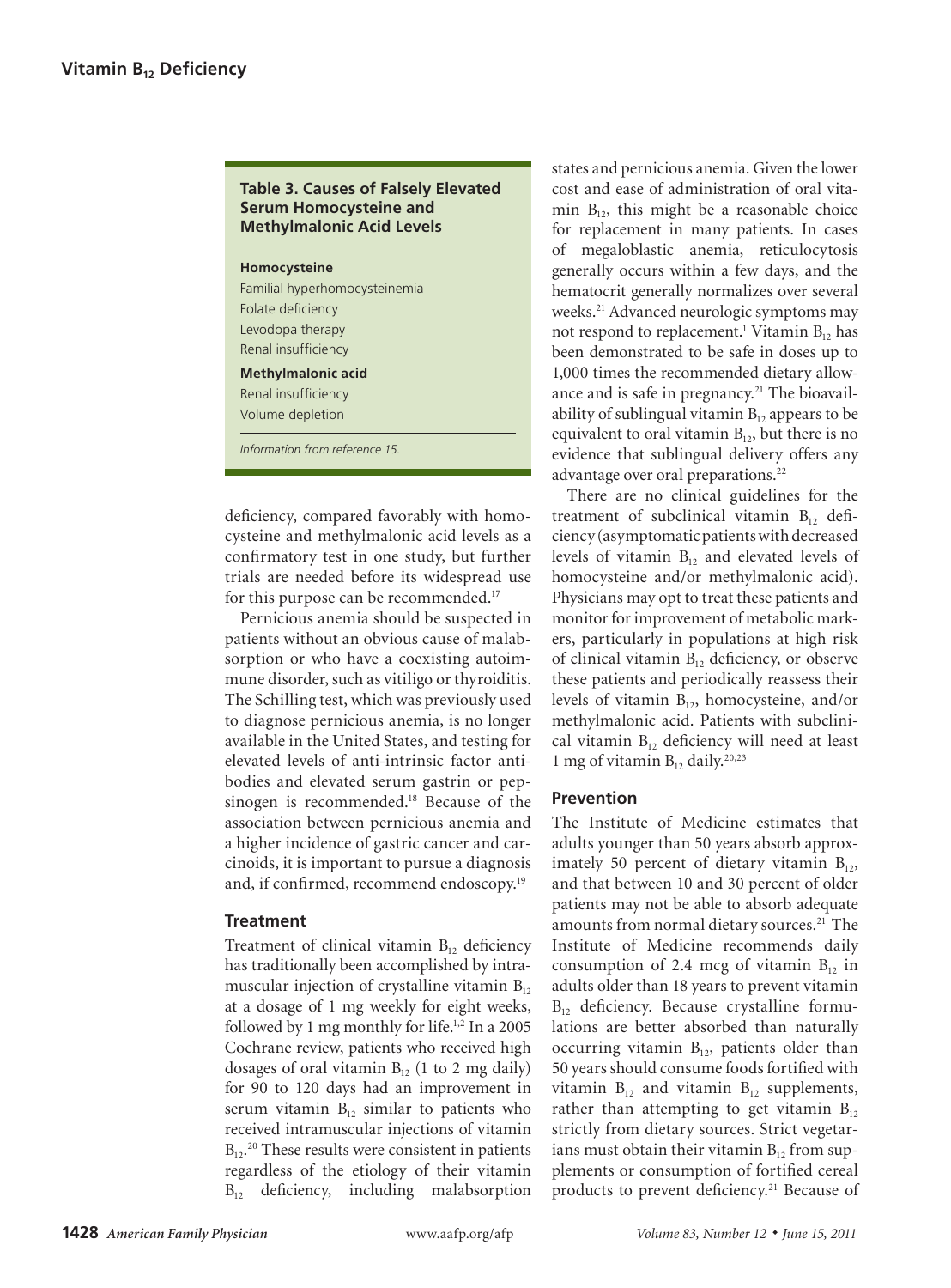the high incidence of vitamin  $B_{12}$  deficiency in patients undergoing gastric bypass surgery, daily prophylactic supplementation with 1 mg is recommended.<sup>18,24</sup>

## **Special Considerations**

The American Academy of Neurology Practice Parameter on dementia lists vitamin  $B_{12}$ deficiency as a common comorbidity in older persons and recommends routine assessment of vitamin  $B_{12}$  levels in older patients with dementia.<sup>25</sup> No trials have specifically addressed the effects of treatment of vitamin  $B_{12}$  deficiency on dementia prevention or treatment. Trials have evaluated elevated homocysteine levels as a focus for potential treatment with vitamin  $B_{12}$  but did not note if the participants were also vitamin  $B_{12}$  deficient. Although treatment lowered serum homocysteine levels compared with placebo, no effect was seen on the progression of cognitive decline in patients with mild to moderate Alzheimer disease<sup>26</sup> or in preserving cognitive function in healthy adults.<sup>27</sup> Thus, it remains uncertain how vitamin  $B_{12}$  deficiency may be linked to dementia and what the potential benefits are of treatment with supplementation.

There has been a great deal of interest in the link between elevated levels of homocysteine, a direct consequence of vitamin  $B_{12}$  deficiency, and cardiovascular disease. No studies have directly evaluated the cardiovascular effects of correcting vitamin  $B_{12}$  deficiency in patients with known cardiovascular disease, although numerous studies have failed to demonstrate that correction of hyperhomocysteinemia itself reduces cardiovascular mortality or cardiovascular complications.28-31 The routine use of vitamin  $B_{12}$  to lower levels of serum homocysteine in patients at high risk of cardiovascular events is not recommended.

**Data Sources**: A PubMed search was completed using the key terms vitamin  $B_{12}$  deficiency and cobalamin deficiency. Also searched were the Cochrane database and the National Guideline Clearinghouse database. Search date: July 2010.

## **The Authors**

ROBERT C. LANGAN, MD, is the program director of the St. Luke's Family Medicine Residency Program, Bethlehem, Pa. KIMBERLY J. ZAWISTOSKI, DO, is the chief resident in the St. Luke's Family Medicine Residency Program.

*Address correspondence to Robert C. Langan, MD, St. Luke's Hospital, 2830 Easton Ave., Bethlehem, PA 18017 (e-mail: langanr@slhn.org). Reprints are not available from the authors.*

Author disclosure: Nothing to disclose.

#### **REFERENCES**

- 1. Evatt ML, Mersereau PW, Bobo JK, Kimmons J, Williams J. Centers for Disease Control and Prevention. Why vitamin  $B_{12}$  deficiency should be on your radar screen. http://www.cdc.gov/ncbddd/b12/index.html. Accessed August 20, 2010.
- 2. Toh BH, van Driel IR, Gleeson PA. Pernicious anemia. *N Engl J Med*. 1997;337(20):1441-1448.
- 3. Andrès E, Federici L, Affenberger S, et al.  $B_{12}$  deficiency: a look beyond pernicious anemia. *J Fam Pract*. 2007;56(7):537-542.
- 4. Carmel R. Current concepts in cobalamin deficiency. *Annu Rev Med*. 2000;51:357-375.
- 5. Clarke R, Refsum H, Birks J, et al. Screening for vitamin B-12 and folate deficiency in older persons. *Am J Clin Nutr*. 2003;77(5):1241-1247.
- 6. Lindenbaum J, Rosenberg IH, Wilson PW, Stabler SP, Allen RH. Prevalence of cobalamin deficiency in the Framingham elderly population. *Am J Clin Nutr*. 1994; 60(1):2-11.
- 7. de Jager J, Kooy A, Lehert P, et al. Long term treatment with metformin in patients with type 2 diabetes and risk of vitamin B-12 deficiency: randomised placebo controlled trial. *BMJ*. 2010;340:c2181.
- 8. Savage DG, Lindenbaum J, Stabler SP, Allen RH. Sensitivity of serum methylmalonic acid and total homocysteine determinations for diagnosing cobalamin and folate deficiencies. *Am J Med*. 1994;96(3):239-246.
- 9. Pfeiffer CM, Caudill SP, Gunter EW, Osterloh J, Sampson EJ. Biochemical indicators of B vitamin status in the US population after folic acid fortification: results from the National Health and Nutrition Examination Survey 1999-2000. *Am J Clin Nutr*. 2005;82(2):442-450.
- 10. Molloy AM, Kirke PN, Troendle JF, et al. Maternal vitamin  $B_{12}$  status and risk of neural tube defects in a population with high neural tube defect prevalence and no folic acid fortification. *Pediatrics*. 2009;123(3):917-923.
- 11. Dror DK, Allen LH. Effect of vitamin  $B_{12}$  deficiency on neurodevelopment in infants: current knowledge and possible mechanisms. *Nutr Rev*. 2008;66(5):250-255.
- 12. Centers for Disease Control and Prevention (CDC). Neurologic impairment in children associated with maternal dietary deficiency of cobalamin—Georgia, 2001. *MMWR Morb Mortal Wkly Rep*. 2003;52(4):61-64.
- 13. Hay G, Johnston C, Whitelaw A, Trygg K, Refsum H. Folate and cobalamin status in relation to breastfeeding and weaning in healthy infants. *Am J Clin Nutr*. 2008;88(1):105-114.
- 14. U.S. Preventive Services Task Force. A-Z topic guide. http://www.uspreventiveservicestaskforce.org / uspstopics.htm#AZ. Accessed September 1, 2010.
- 15. Carmel R, Green R, Rosenblatt DS, Watkins D. Update on cobalamin, folate, and homocysteine. *Hematology Am Soc Hematol Educ Program*. 2003:62-81.